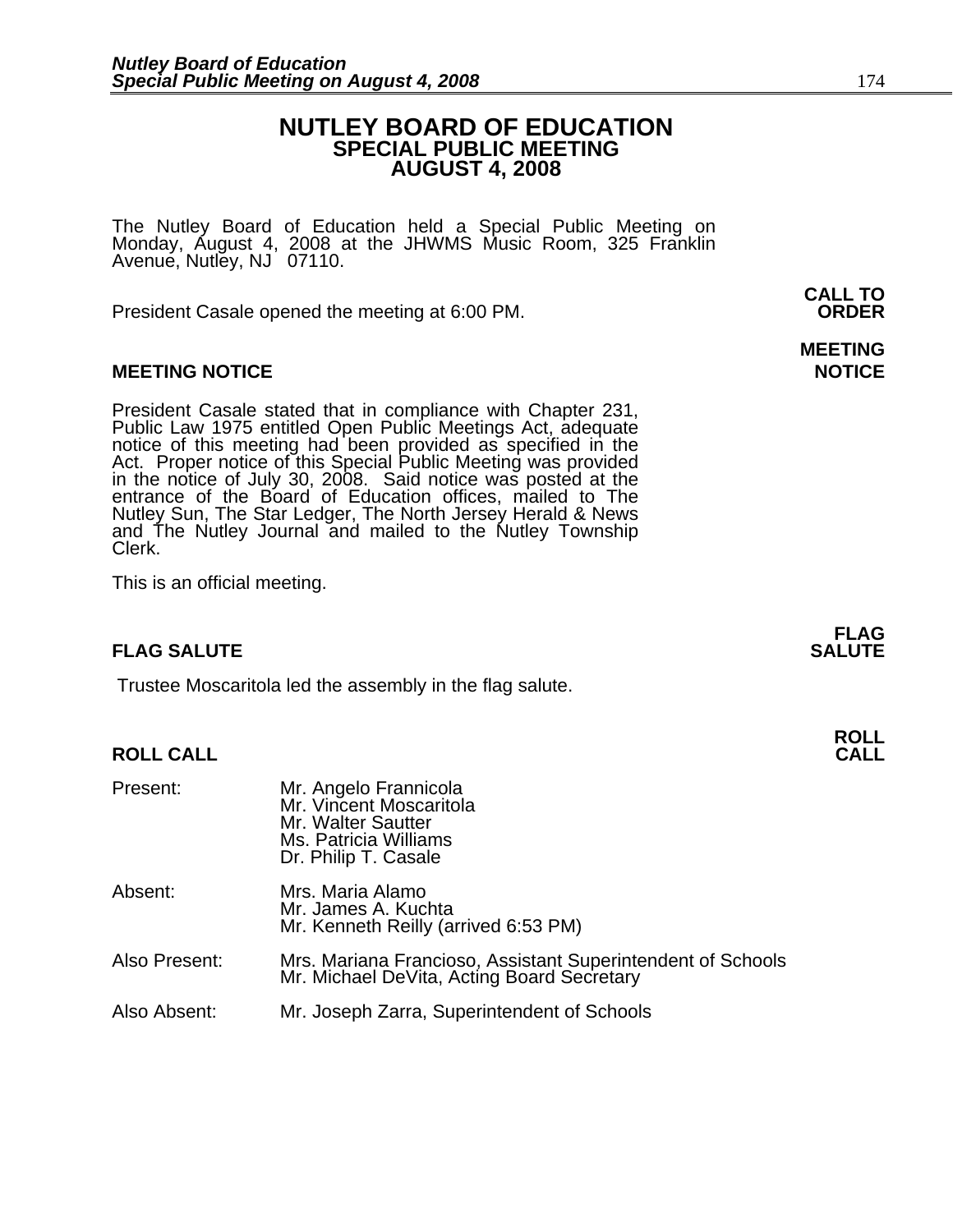Trustee Moscaritola requested that the vote for the resolutions in the minutes be put on the right side instead of the left.

He also suggested that all recordings of the Board meeting that Mr. Kelly records be keep in the Board office under lock and key and anyone who would like to view them would need to sign a form.

#### **MOTION TO ADJOURN TO EXECUTIVE SESSION**

At 6:12 PM Trustee Moscaritola moved, and Trustee Frannicola seconded, the following resolution:

WHEREAS, the Board of Education will be discussing matters exempt from public discussion pursuant to N.J.S.A. 10:4-12,

NOW, THEREFORE, BE IT RESOLVED that the Board of Education recess to Closed Executive Session at this time to discuss the following:

Candidate Qualifications

BE IT FURTHER RESOLVED that the results of the discussions will be made public by inclusion on the agenda of a subsequent meeting of the Board of Education or when the reasons for discussing such matters in closed session no longer exist.

The motion was approved by voice vote.

#### **RECONVENE MEETING RECONVENE**

At 7:11 PM Trustee Frannicola moved, Trustee Williams seconded, and the Board unanimously approved by voice vote a motion to reconvene the public meeting.

### **ROLL ROLL CALL CALL**

| Present:      | Mr. Angelo Frannicola<br>Mr. Vincent Moscaritola<br>Mr. Kenneth Reilly<br>Mr. Walter Sautter<br>Ms. Patricia Williams<br>Dr. Philip T. Casale |
|---------------|-----------------------------------------------------------------------------------------------------------------------------------------------|
| Absent:       | Mrs. Maria Alamo<br>Mr. James A. Kuchta                                                                                                       |
| Also Present: | Mrs. Mariana Francioso, Assistant Superintendent of Schools<br>Mr. Michael DeVita, Acting Board Secretary                                     |
| Also Absent:  | Mr. Joseph Zarra, Superintendent of Schools                                                                                                   |